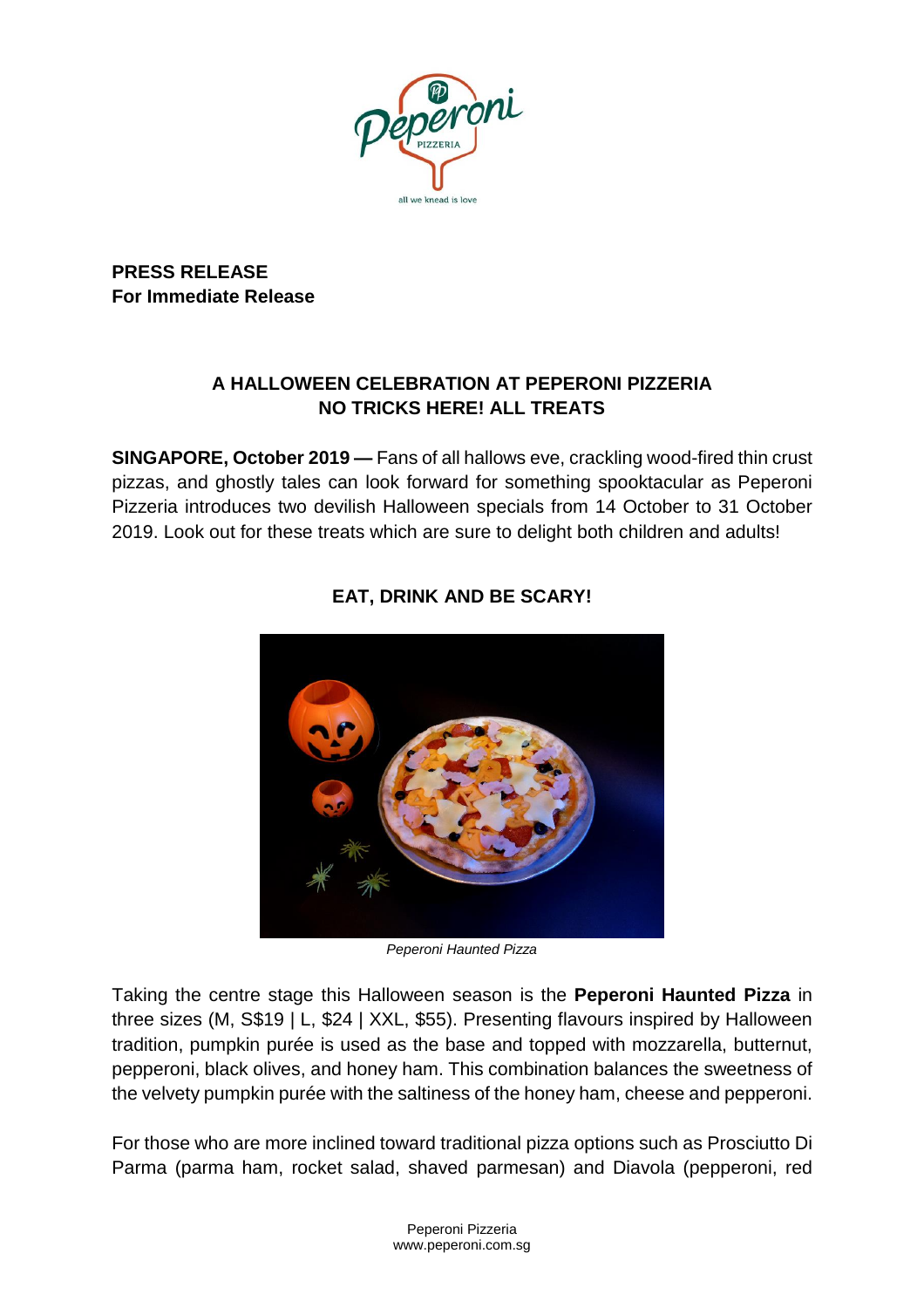

chilli), these flavours are all available under the Classico and Speciale pizza section. Not a pizza person? Try Peperoni Pizzeria's line of signature pastas including their best-selling Aglio Olio and Vongole. Witch-ever you prefer, Peperoni Pizzeria's got it.



*Broken Glass Tortino*

For desserts, guests can indulge in the **Broken Glass Tortino** (\$13) – featuring a fluffy molten chocolate cake served with a scoop of classic vanilla ice-cream. Punctured with broken sugar glass, drizzled with raspberry syrup for a spine-chilling effect.

True to the Halloween spirit, all Peperoni Pizzeria outlets will be bewitched and spooked out with decorations and will be giving out sweet treats for children to take home at the end of their meal. For those who are too afraid to leave the house, **Peperoni Haunted Pizza** is also available on DeliverBOO (did we get you this time?) and can be delivered right to your door step.

**- END-**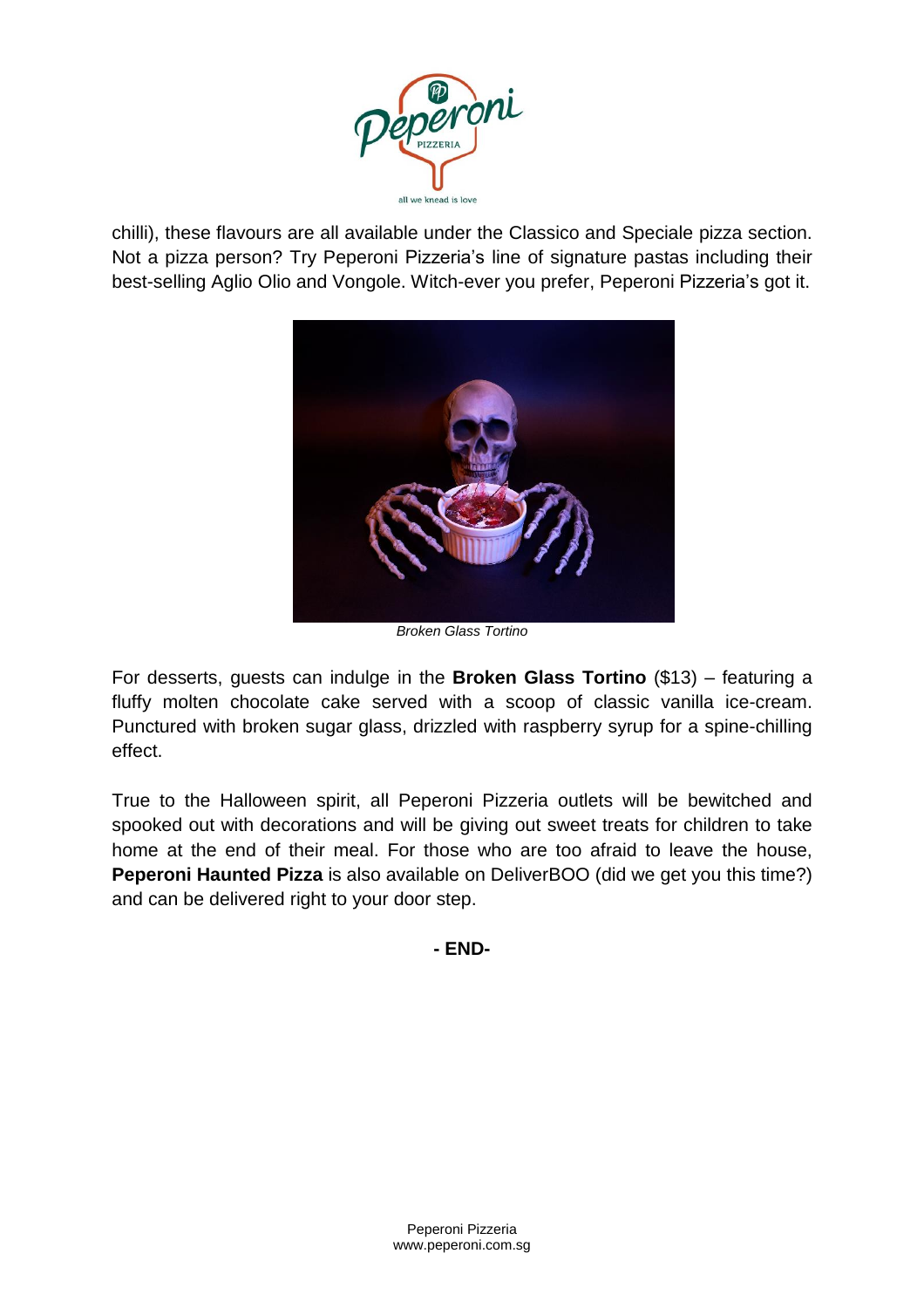

## **About Peperoni Pizzeria**

Established in 2004, Peperoni Pizzeria is part of the award-winning Les Amis Group where the first outlet started in the quaint nook of Greenwood Avenue, with the promise of delivering quality Italian experience each and every time. Peperoni Pizzeria has since grown to 7 outlets in Singapore with its 'Appetite for Life' philosophy and mission to bring people together, to bind relationships, and to savour life in all its delightful flavours. Famed for their signature XXL 21-inch pizzas, Peperoni Pizzeria is home to a wide range of hearty Italian dishes at affordable prices.

Peperoni has since evolved into a much-loved destination with its 'Appetite for Life' philosophy. This philosophy makes Peperoni more than just a restaurant, as it is a place with a mission - to bring people together, to bind relationships, and to savour life in all its delightful flavours. Here is also where pizza chefs sprinkle a myriad of fresh ingredients on soft hand-knead dough before wood-fire Peperoni's signature 21-inch XXL pizza!

## **Restaurant Information**

Website: [www.peperoni.com.sg](http://www.peperoni.com.sg/) Email: peperonifeedback@lesamis.com.sg

Facebook: www.facebook.com/peperonipizzeria Instagram: www.instagram.com/peperonipizzeria

Delivery: Order with Deliveroo – visit www.peperoni.com.sg or https://deliveroo.com.sg/brands/peperoni-pizzeria to find out more.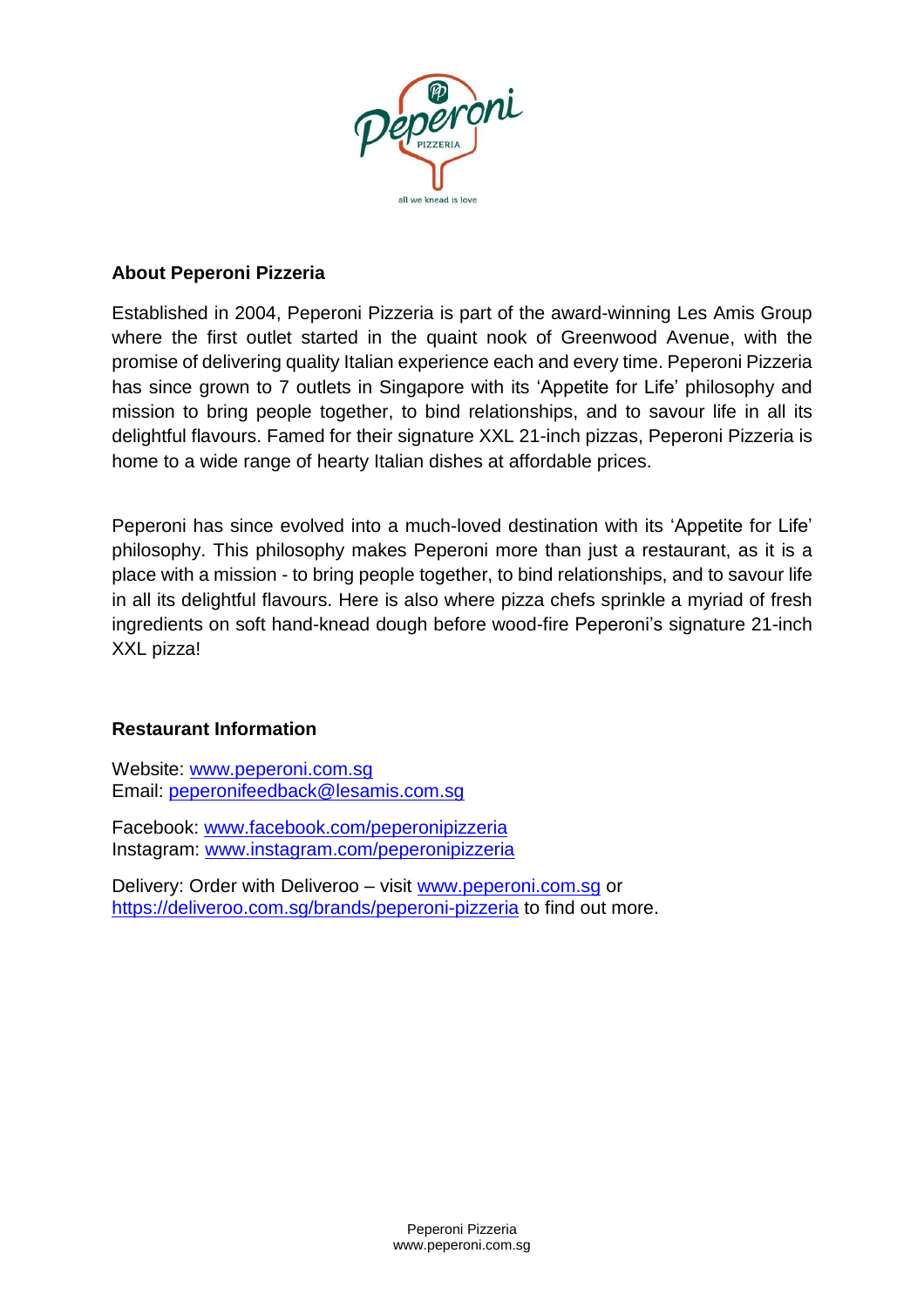

## **Our outlets:**

| <b>PEPERONI @ SUNTEC CITY</b><br><b>Suntec City Mall #B1-130, Singapore</b><br>038983                                          | PEPERONI @ ZION ROAD<br>56 Zion Road, Singapore 247781                                                                        |
|--------------------------------------------------------------------------------------------------------------------------------|-------------------------------------------------------------------------------------------------------------------------------|
| (*no reservations for this outlet)                                                                                             | Telephone: (65) 6732-3253                                                                                                     |
| Telephone: (65) 6884 7737<br><b>OPERATING HOURS:</b>                                                                           | <b>OPERATING HOURS:</b><br>Mondays to Saturdays: 12.00pm to 10.30pm<br>Sundays: 11.00am to 10.30pm                            |
| Mondays to Sundays: 11.00am to 9.30pm                                                                                          | Closed from 3.00pm to 5.00pm on                                                                                               |
| Closed from 3pm to 5pm on Mon to Fri<br>Closed from 4pm to 5pm on Sat, Sun and<br><b>Public Holidays</b>                       | Mon to Thurs. Last order at 10.30pm.                                                                                          |
| <b>PEPERONI @ FRANKEL AVE</b><br>95 Frankel Avenue,<br>Singapore 458221                                                        | <b>PEPERONI @ GREENWOOD AVE</b><br>6 Greenwood Avenue, Hillcrest Park<br>Singapore 289195                                     |
| Telephone: (65) 6445-5661                                                                                                      | Telephone: (65) 6465-6556                                                                                                     |
| <b>OPERATING HOURS:</b><br>Mondays to Saturdays: 12pm to 11pm  <br>Sundays: 11am to 11pm                                       | <b>OPERATING HOURS:</b><br>Mondays to Saturdays: 12pm to 11pm  <br>Sundays: 11am to 11pm                                      |
| Closed from 3pm to 5pm on Mon to Thurs                                                                                         | Closed from 3pm to 5pm on Mon to Thurs                                                                                        |
| Last Orders: Lunch at 2.30pm   Dinner at<br>10.30pm                                                                            | Last Orders: Lunch at 2.30pm   Dinner at<br>10.30pm                                                                           |
| Closed on certain holidays. Please call to<br>enquire.                                                                         | Closed on certain holidays. Please call to<br>enquire.                                                                        |
| <b>PEPERONI @ BIOPOLIS</b><br>10 Biopolis #01-01, Chromos Block<br>Singapore 138670                                            | <b>PEPERONI @ Upper Thomson</b><br>267 Upper Thomson Road<br>Singapore 574394                                                 |
| Telephone: (+65) 6478 9091                                                                                                     | Telephone: (65) 6509-1575                                                                                                     |
| <b>OPERATING HOURS:</b><br>Mondays to Sundays: 11am to 10pm<br>(Last Orders: Lunch at 2.30pm   Dinner at<br>9.30 <sub>pm</sub> | <b>OPERATING HOURS:</b><br>Mondays to Saturdays: 12.00pm to 10.30pm<br>Sundays: 11.00am to 11.00pm<br>(Last order at 10.30pm) |
| Closed from 3pm to 5pm on Mon to Fri                                                                                           | Closed from 3.00pm to 5.00pm on<br>Mon to Thurs                                                                               |